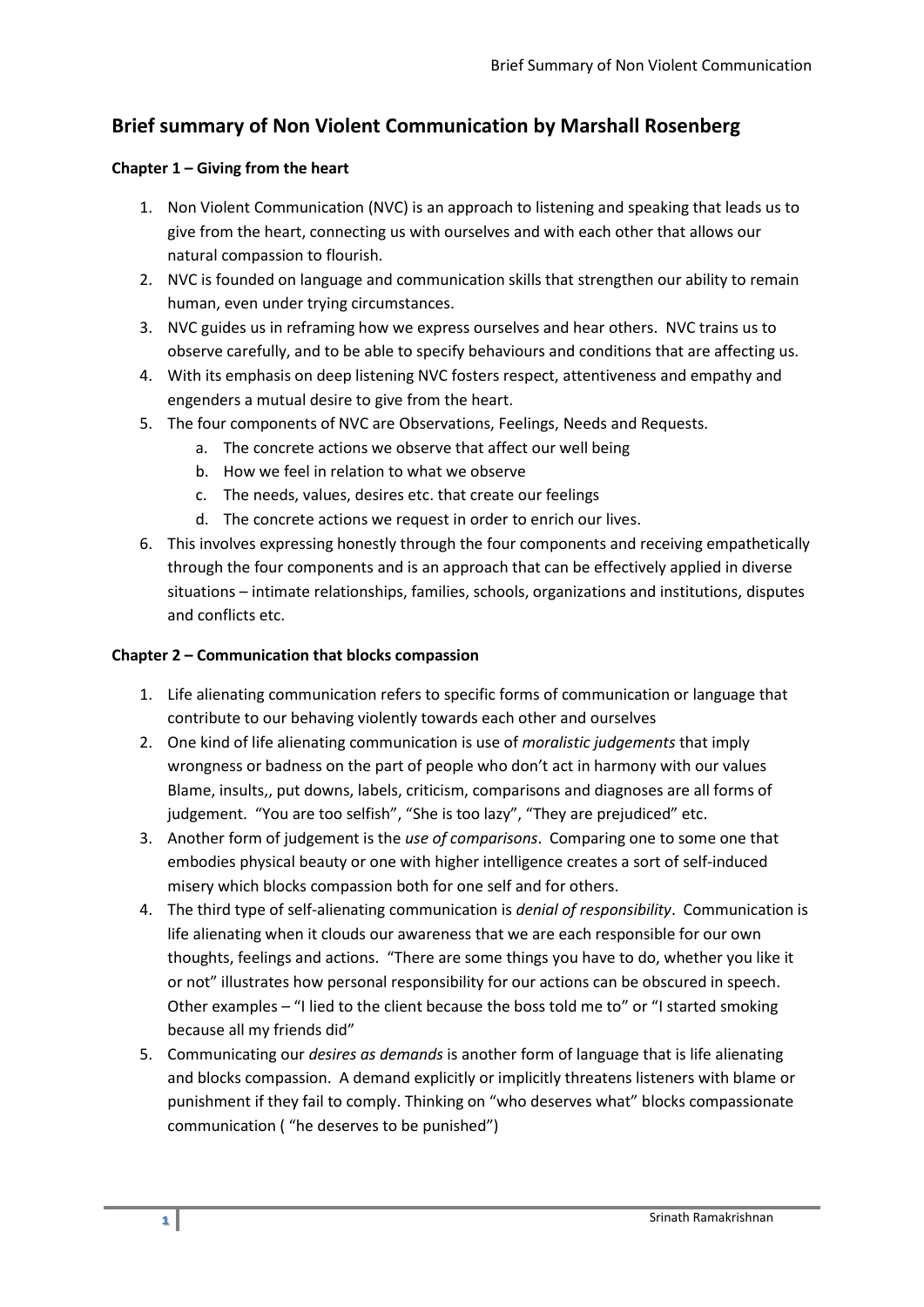6. Life alienating communication both stems from and supports hierarchical or domination societies where large populations are controlled by a small number of individuals to the individuals' own benefit – kings, czars, and nobles had this slave like mentality.

#### **Chapter 3 - Observing without evaluating**

- 1. The first component of NVC entails the separation of observation from evaluation. When we combine observation with evaluation, we decrease the likelihood that others will hear our intended message. J Krishnamurthi – "observing without evaluating is the highest form of intelligence.
- 2. NVC does not mandate that we remain completely objective and refrain from evaluating. It only requires that we maintain separation between our observations and our evaluations.
- 3. NVC is a process language that discourages static generalizations; instead evaluations are to be based on observations specific to time and context. "You are too generous" is an example of observation with evaluation – "When I see you give all your lunch money to others , I think you are being too generous" is an example of observation separation from evaluation. Similarly – "Harry is a poor soccer player" to "Harry has not scored a goal in the last 30 games".

#### **Chapter 4 - Identifying and expressing feelings**

- 1. The second component necessary for expressing ourselves is "feelings".
- 2. Rollo May "the mature person becomes able to differentiate feelings into as many nuances, strong and passionate experiences, or delicate and sensitive ones as in the different passages of music in a symphony"
- 3. A common confusion generated by English language is our use of the word "feel" without actually expressing a feeling. "I feel I didn't get a fair deal" - does not express any feeling – can well be replaced by "I think I didn't get a fair deal"
- 4. It is important to distinguish feelings from thought, between what we feel and what we think we are, and between what we feel and how we think others react or behave towards us.
- 5. By developing a vocabulary of feelings that allows us to clearly and specifically name or identify our emotions we can connect more easily with one another.
- 6. Allowing ourselves to be vulnerable by expressing our feelings can help resolve conflicts.
- 7. NVC distinguishes the expression of actual feelings from words and statements that describe thoughts, assessments and interpretations.

### **Chapter 5 - Taking responsibility for our feelings**

- 1. The third component of NVC is the acknowledgement of the needs behind our feelings. What others say and do may be the stimulus for, but never the cause of, our feelings.
- *2.* When someone communicates negatively, we have four options on how to receive it 
	- *a.* blame ourselves *- "I should have been more sensitive"*
	- b. blame others *"You are the most self-centred person I have ever seen"*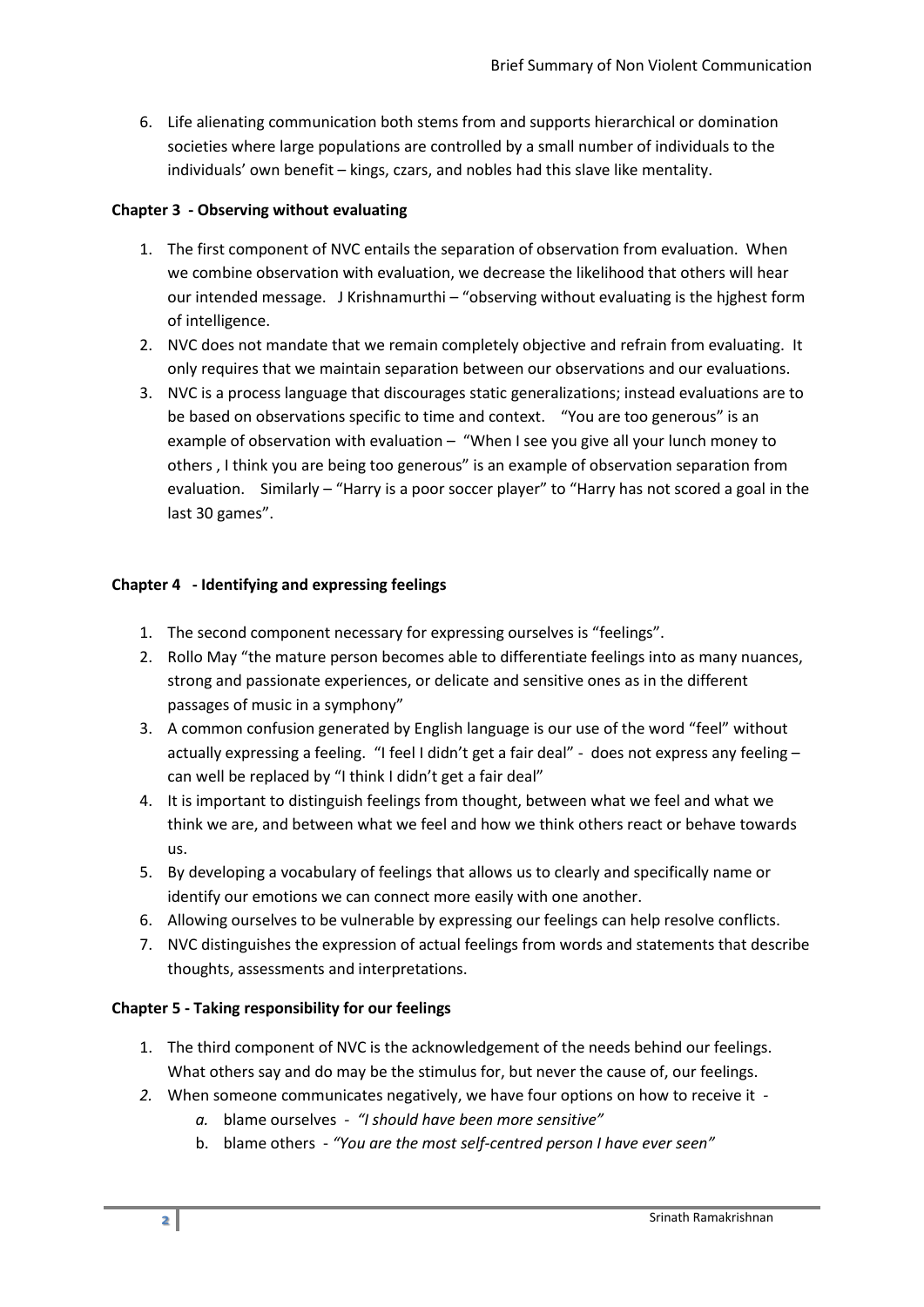- c. sense our own feelings and needs *"When I hear you that I am the most selfcentred person you have ever met, I feel hurt because I need recognition of my efforts to be considerate of your preferences"*
- d. sense the feelings and needs hidden in the other person's negative message *"Are you feeling hurt because you need more consideration for your preferences?"*
- 3. Judgements, criticisms, diagnoses and interpretations of others are all alienated expressions of our own needs and values. If someone says, "You never understand me" –they are really telling that their need to be understood is not being fulfilled.
- 4. When we express our needs indirectly through the use of evaluations, interpretations and images, others are likely to hear criticism.
- 5. When others hear criticism, they tend to invest their energy in self-defence or counter attack. The more directly we can connect our feelings to our needs, the easier it is for others to respond compassionately.
- 6. In the course of developing emotional responsibility, most of us experience 3 stages
	- a. emotional slavery believing ourselves responsible for the feelings of others
	- b. the obnoxious stage in which we refuse to admit to caring what anyone else feels or needs
	- c. Emotional liberation we accept the responsibility of our own feelings, but not the feelings while being aware that we can never meet our own needs at the expense of others.

# **Chapter 6 - Requesting that which would enrich life**

- 1. The fourth component of NVC addresses the question of what we would like to request of each other to enrich each of our lives.
- 2. When our needs are not being fulfilled, we follow the expression of what we are observing, feeling and needing with a specific request – we ask for actions that might fulfil our needs.
- 3. We try to avoid vague, abstract or ambiguous phrasing and remember to use positive action language by stating what we are requesting rather than what we are not.
- 4. Since the message we send is not always the message that is received, we need to learn to find out how our message has been accurately heard – otherwise we may be initiating unproductive conversations that waste considerable amount of time.
- 5. Often, we are not conscious of what we are requesting when we speak. We talk *to* others or *at* them without knowing how to engage in a dialogue *with* them.
- 6. Requests are received as demands when listeners believe that they will be blamed or punished if they do not comply. We can help others trust that we are requesting, not demanding, by indicating our desire for them to comply only if they can do so willingly.
- 7. The clearer we are on what we want back from the other person, the more likely it is our needs are met. To make sure the message we sent is the message that is received, ask the listener to reflect it back.
- 8. It is important to express appreciation when your listener tries to meet your request for a reflection. Also empathize with the listener who doesn't want to reflect it back.
- 9. After we express ourselves vulnerably, we often want to know
	- a. What the listener is feeling
	- b. What the listener is thinking
	- c. Whether the listener would be willing to take a particular action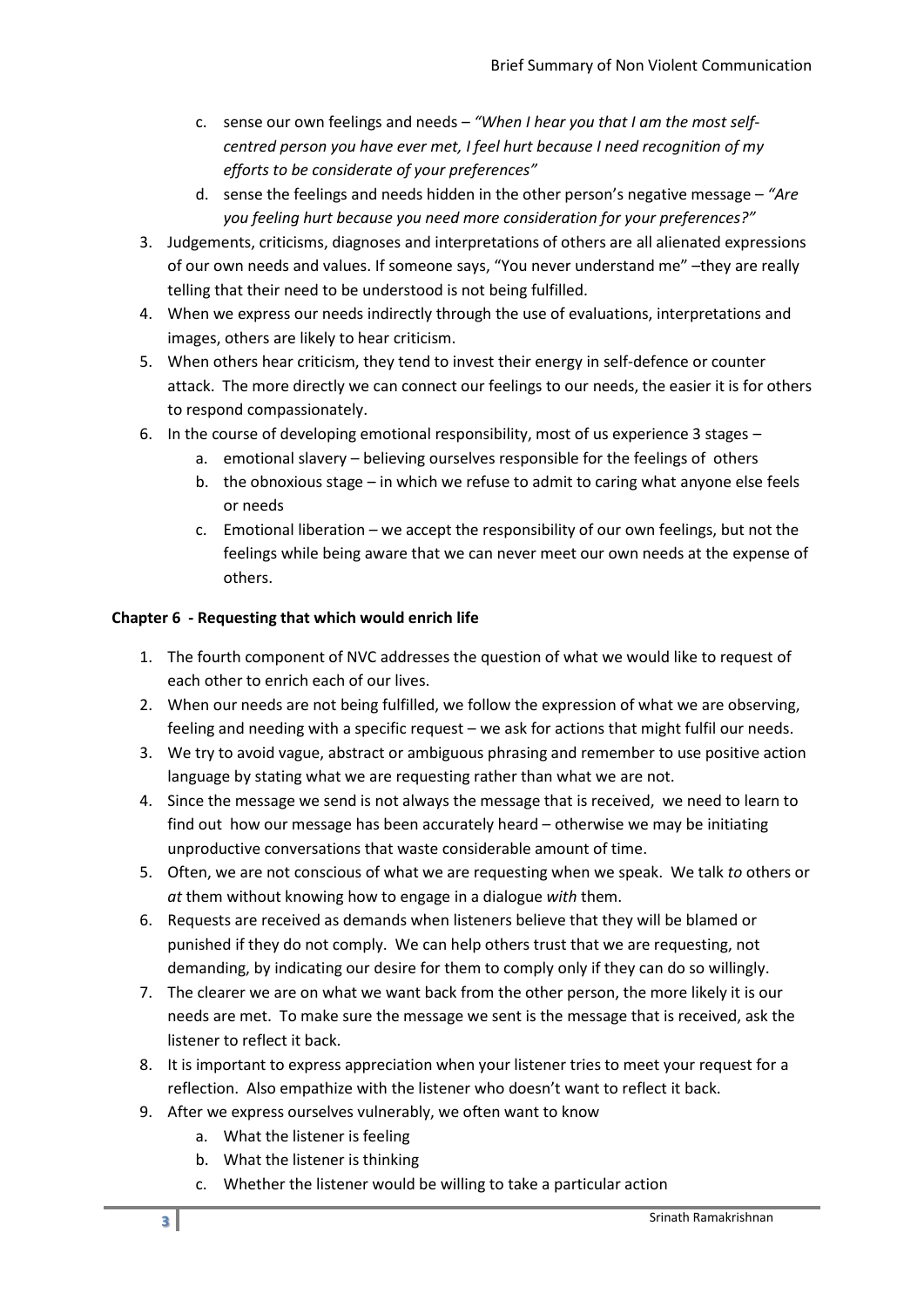- 10. When the other person hears a demand from us, they see two options either to submit or to rebel.
- 11. To tell if it is a demand or a request, observe what the speaker does if the request is complied with. It is a demand if the speaker then criticises or judges - it is a request if the speaker shows empathy towards the other person's needs.
- 12. The objective of NVC is not to change people and their behaviour in order to get our way, it is to establish relationships based on honesty and empathy that will eventually fulfil everyone's needs.

# **Chapter 7 - Receiving empathically**

- 1. Empathy is respectful understanding of what others are experiencing. Empathy with others occurs only when we shed all preconceived notions ideas and judgements about them.
- 2. Listen to what people are needing rather than what they are thinking.
- 3. When asking for information, first express our own needs and feelings.
- 4. Speakers expressing intensely emotional messages would appreciate our reflecting these back to them.
- 5. When we stay with empathy, we allow speakers to touch deeper levels of themselves.
- 6. We know a person has received adequate empathy when we
	- a. Sense a release of tension
	- b. The flow of words come to a halt
- 7. Paraphrase only if it contributes to greater compassion and understanding.
- 8. We stay with empathy and allow others the opportunity to fully express themselves before we turn our attention to solutions or requests for relief.
- 9. It is impossible for us to give something to another if we don't have it ourselves. Likewise, if we find ourselves unable or unwilling to empathize despite our best efforts, it is usually a sign that we are too starved for empathy to be able to offer it to others.
- 10. We need empathy to give empathy. When we sense ourselves being defensive or unable to empathize, we need to
	- a. Stop, breathe, give ourselves empathy
	- b. Scream non violently
	- c. Take time out

# **Chapter 8 - The Power of empathy**

- 1. Our offer to offer empathy can allow us to stay vulnerable, defuse potential violence, hear the word 'no' without taking it as a rejection, revive lifeless conversations and even hear feelings and needs expressed through silence.
- 2. It is harder to empathize with those who appear to possess more power, status or resources.
- 3. Self-expression becomes easier after we empathize with others, because we will then have touched their humanness and realised the common qualities we share. The more we connect with the feelings and needs behind their words, the less frightening it is to open up to other people.
- 4. One of the ways to bring a conversation to life is to openly express our desire to be more connected and to request information that would help us establish the connection.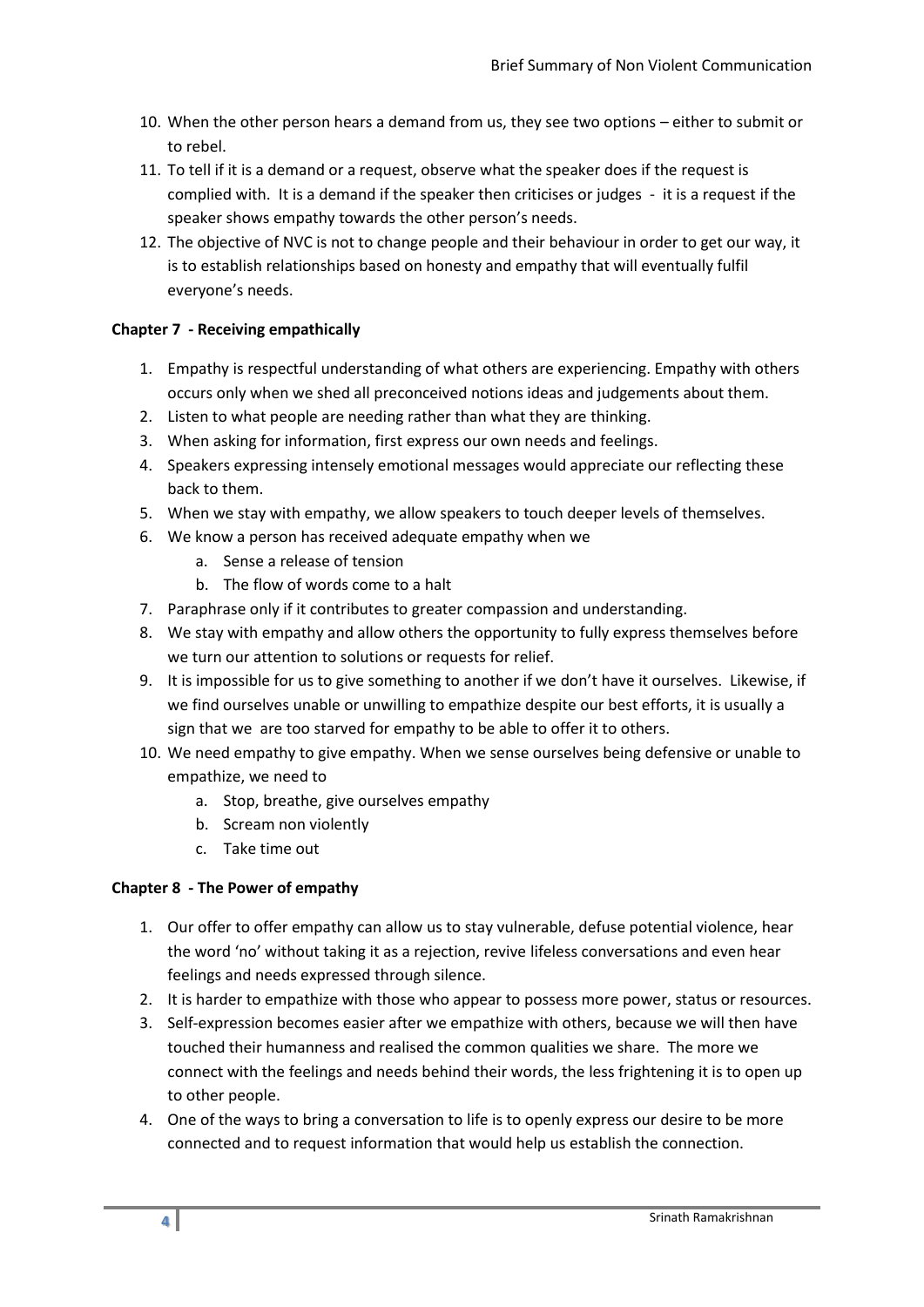- 5. When we listen for feelings and needs, we no longer see people as monsters. It may be difficult to empathize with those who are closest to us.
- 6. Empathize with silence by listening for the feelings and needs behind it.
- 7. People transcend the paralyzing effects of psychological pain when they have sufficient contact with someone who can hear them empathetically.
- 8. As listeners, we don't need insights into psychological dynamics or training in psychotherapy. What is essential is our ability to be present to what is really going on within – to the unique feelings and needs a person is experiencing in that very moment.

## **Chapter 9 – Connecting compassionately with ourselves**

- 1. The most crucial application of NVC may be in the way we treat ourselves.
- 2. When we make mistakes, instead of getting caught up in moralistic self-judgements, we can use the process of NVC mourning and self-forgiveness to show us where we can grow.
- 3. In our language there is a word with enormous power to create shame and guilt. This violent word, which we commonly use to evaluate ourselves, is so deeply ingrained in our consciousness that many of us would have trouble imagining how to live without it – the word – "should". "I should have known better" or "I shouldn't have done that"
- 4. A basic premise of NVC is that whenever we imply that some one is wrong or bad, what we are really saying is that he or she is not acting in harmony with our needs.
- 5. Our challenge when we are doing something that is not enriching our life is to evaluate ourselves, moment by moment in a way that inspires change both 1.in the direction of where we would like to go and 2. Out of respect and compassion for ourselves, rather than self-hatred, guilt or shame.
- 6. Mourning in NVC is the process of fully connecting with the unmet needs and the feelings that are generated when we have been less than perfect. It is an experience of regret, but regret that helps us learn from what we have done without hating or blaming ourselves.
- 7. Self-forgiveness in NVC is connecting with the need we were trying to meet when we took the action that we now regret.
- 8. We are compassionate with ourselves when we are able to embrace all parts of ourselves and recognize the needs and values expressed by each part.
- 9. By assessing our behaviours in terms of our own unmet needs, the impetus for change comes not out of shame, guilt, anger or depression, but out of the genuine desire to contribute to our own and others' well-being.
- 10. We cultivate self-compassion by consciously choosing in daily life to act only in service to our own needs and values than out of duty, for extrinsic rewards, or to avoid guilt, shame or punishment.
- 11. If we review the joyless acts to which we currently subject ourselves and make the translation from "have to" to "choose to", we will discover more play and integrity to our lives.

### **Chapter 10 - Expressing Anger Fully**

- 1. Blaming and punishing others are superficial expressions of anger.
- 2. The first step to fully expressing anger in NVC is to divorce the other person from any responsibility for our anger.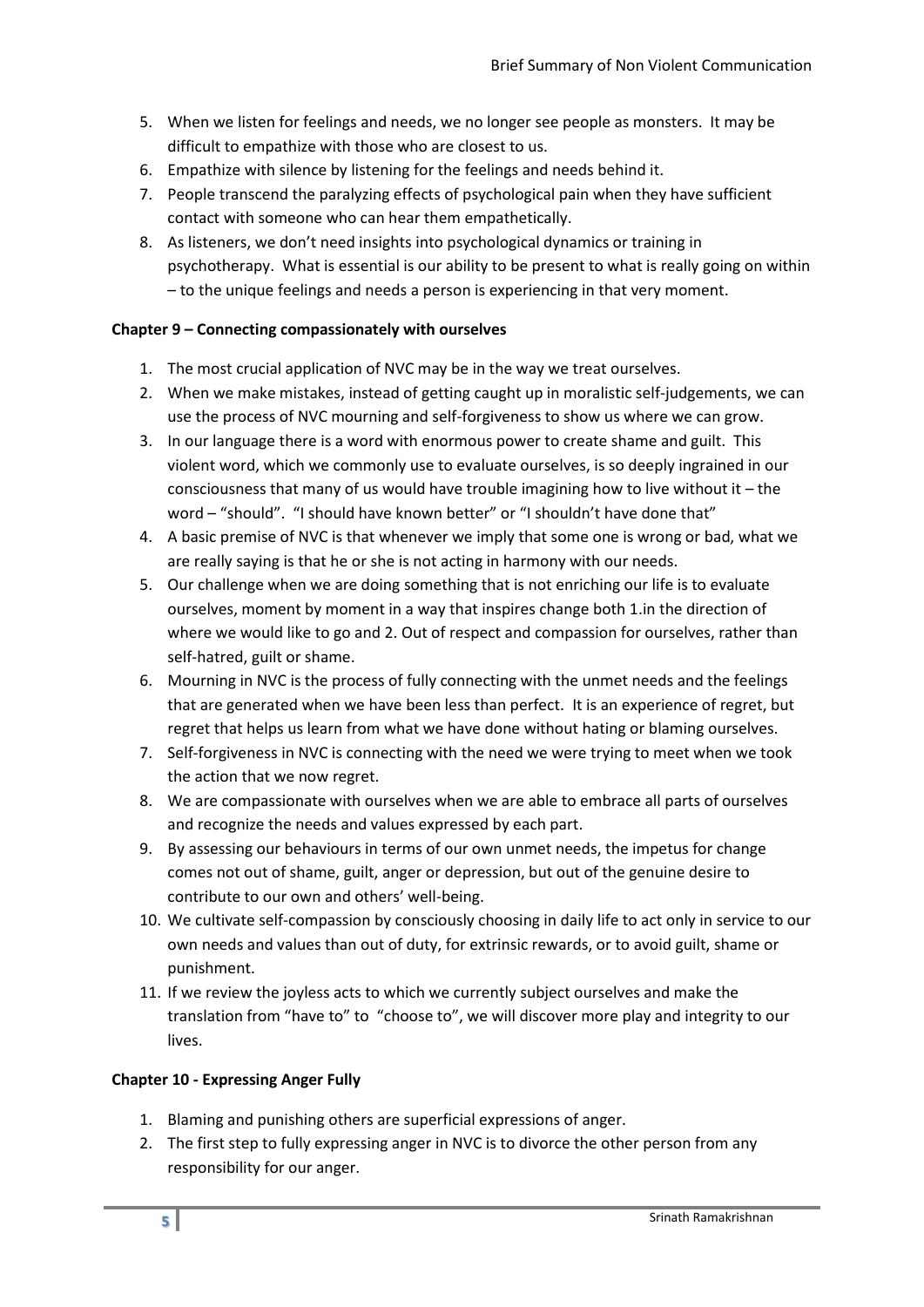- 3. The cause of anger lies in our thinking in thoughts of blame and judgement.
- 4. Anger can be valuable if we use it as an alarm clock to wake us up to realize we have a need that isn't being met and that we are thinking in a way that makes it unlikely to be met.
- 5. If we wish to fully express anger, the first step is to divorce the other person from any responsibility for our anger. Instead we shine the light of consciousness on our own feelings and needs.
- 6. By expressing our needs, we are far more likely to get them met than by judging, blaming or punishing others.
- 7. The four steps to expressing anger are
	- a. Stop and breathe
	- b. Identify our judgemental thoughts
	- c. Connect with our needs
	- d. Express our feelings and unmet needs
- 8. Some times in between steps c and d, we may choose to empathize with the other person so that he or she will be better able to hear us when we express ourselves in 'd'
- 9. Anger comes judgements, labels, and thoughts of blame, of what people "should" do and what they "deserve". List the judgements that float most frequently in your head by using the cue "I don't like people who are ….". This helps you to train yourself to frame your thinking in terms of unmet needs rather than in terms of judgements of other people.

#### **Chapter 11 – The protective use of force**

- 1. In some situations where the principles of NVC do not work, the use of force may be necessary to protect life or individual rights.
- 2. In situations where there is no opportunity for communication, such as instances of imminent danger, we may need to resort to protective use of force.
- 3. The intention behind protective use of force is not to prevent injury or injustice, never to punish or to cause individuals to suffer, repent or change.
- 4. The punitive use of force tends to generate hostility and to reinforce resistance to the very behaviour we are seeking.
- 5. When we fear punishment, we focus on consequences, not on our own values. Fear of punishment diminishes self-esteem and goodwill.
- 6. Punishment damages good will and self-esteem and shifts our attention from the intrinsic value of an action to external consequences.
- 7. Two questions help us see why we are unlikely to get what we want b using punishment to change people's behaviour.
	- a. "What do I want this person to do that is different from what he or she is currently doing?"
	- b. "What do I want this person's reasons to be for doing what I am asking"
- 8. Blaming and punishing fail to contribute to the motivations we would like to inspire in others.